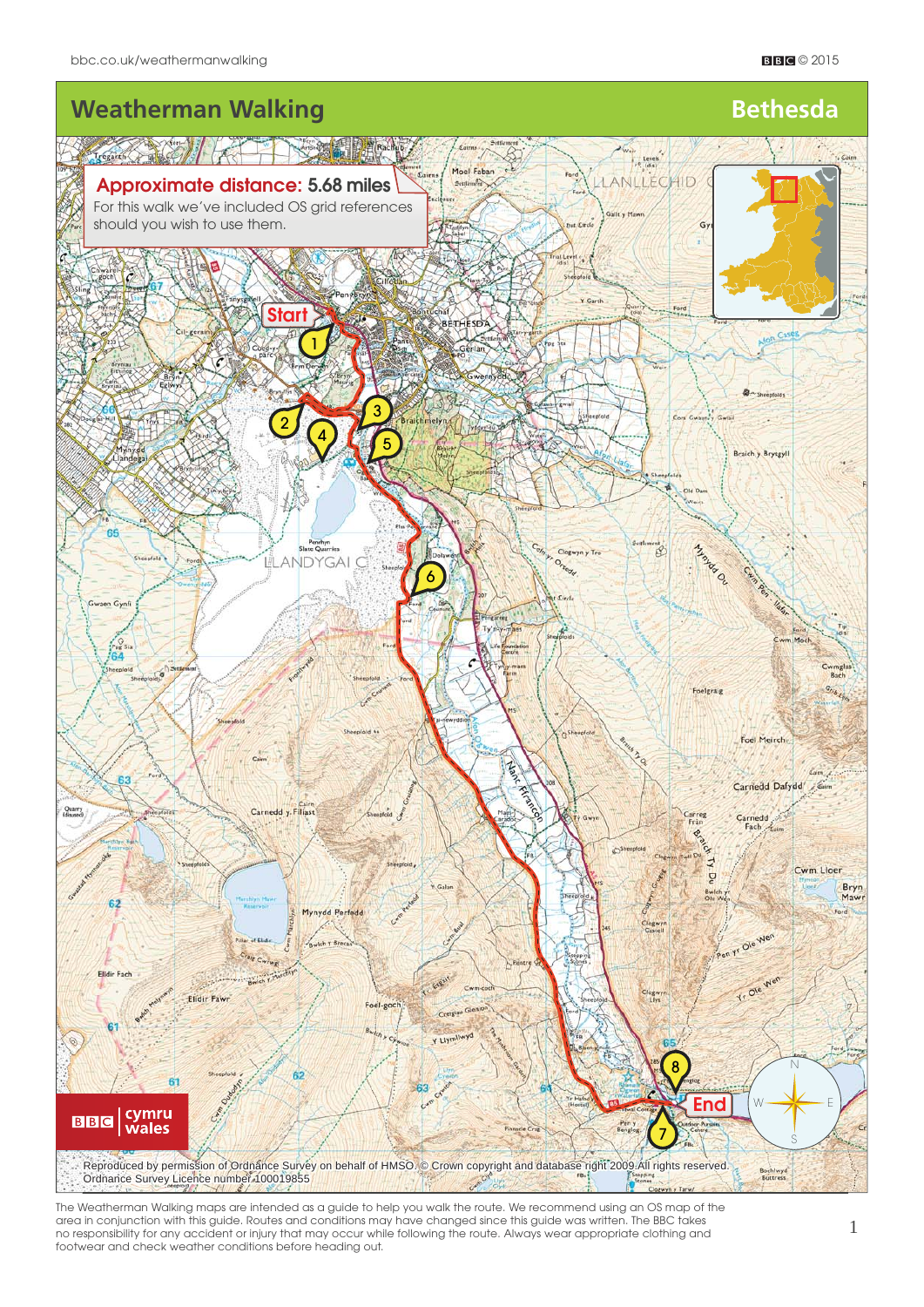**Start: From the car park behind the high street shops in the centre of the town (turn down the side street called Cae Star) Starting ref: SH 6222 6675 Distance: 5.68 miles Grade: Moderate Walk time : 3hrs (2.5hrs plus stops)** 

**PLEASE NOTE : There is currently (January 2015) no bus service back down the valley, so unless you retrace your steps the whole way, other travel arrangements, a taxi perhaps, will have to be made to get back to the start. However it is also worth checking whether bus services have been resumed.**

The Ogwen Valley is arguably one of the most beautiful spots in Wales and renowned for its majestic peaks, worldclass climbs and low-level walks. This route could be said to offer the best of both worlds, as it's gentle enough for most abilities whilst taking in some of the most stunning sights to be seen!

When Derek visited Ogwen, it wasn't so much a case of Weatherman Walking as 'weatherman zipping through the air!' Follow his trail to see why he needed a strong head for heights and find out how, these days, this once-proud slate capital is a hub for arts and adventure!

Ogwen Valley, beautiful even on a misty day

### **Directions**

1

**From the car park behind the shops, walk back to the high street and turn right.**

**Walk up the high street for about 200 yards, passing numerous pubs on the way. Look out also for the colourful painted murals as you go.**



#### **Bethesda** (SH 622 666)

Bethesda boomed as a slate town in the 19th century but suffered a change in fortunes as the industry declined. Known to the locals as 'Pesda', the town enjoyed something of a revival as a popular place for artists to settle and has inspired famous painters such as Peter Prendergast and Martin Bloch. There is still a thriving arts community here and the Neuadd Ogwen arts centre recently opened on the High Street.

A curious fact about Bethesda is that all the pubs on the High Street are on one side! It's reputedly because Lord Penrhyn shut down his pubs, on the other side, during the Great Strike of 1900-03.



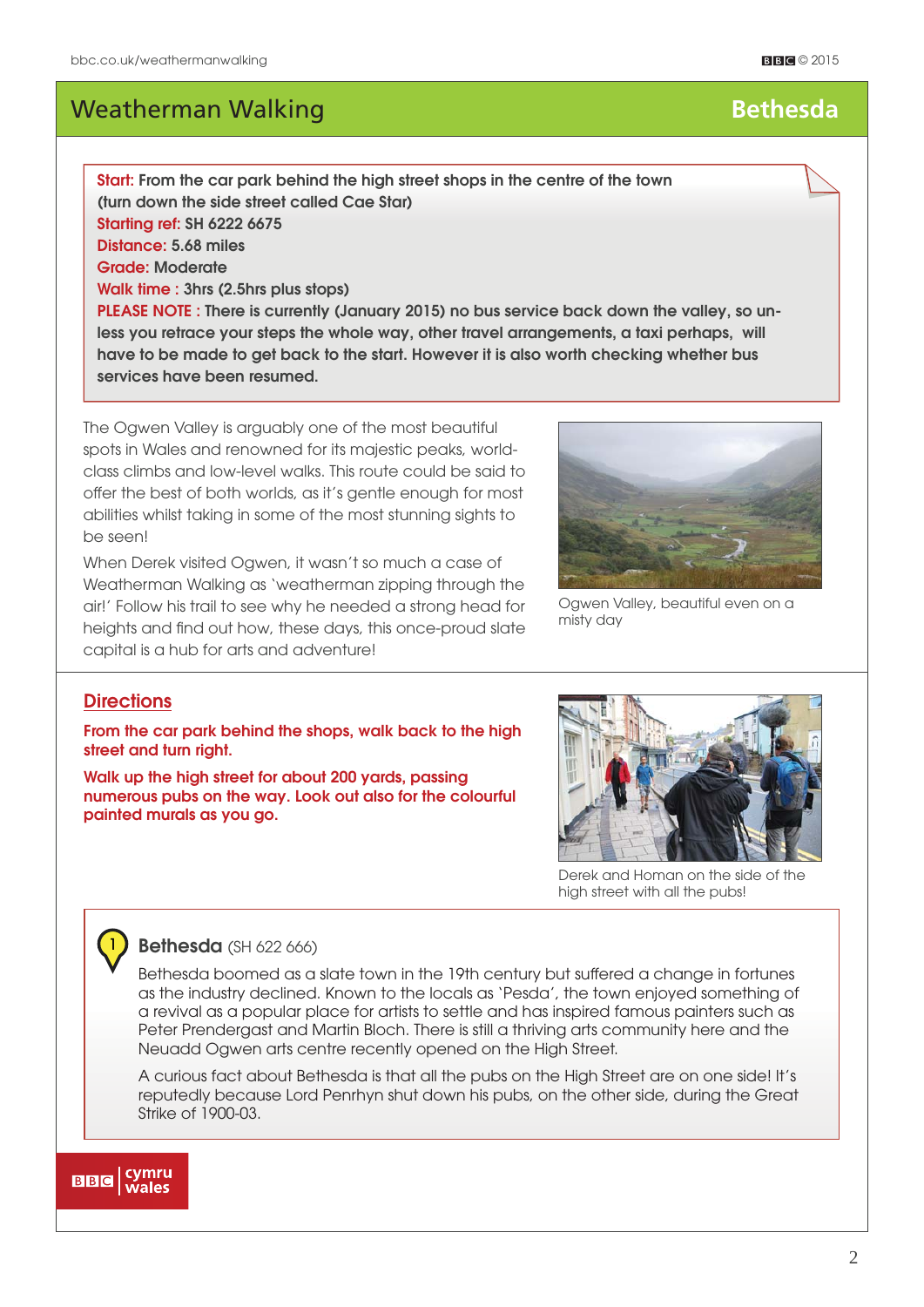After walking up the high street for about 200 yards, turn right down a narrow side street immediately after the large **old Bethesda chapel, just before the old A.G.Jones & Son bakers and confectionary shop.**

# after the old chapel

**The narrow side street leads to a footbridge over the river Ogwen. Cross the bridge and turn immediately left along a path initially called the Wil Cwac Cwac route which then becomes The Surgeon's Walk a little further on.**

**Follow the pleasant undulating path which skirts around the perimeter of the woods with glimpses of the river down to**  the left.

After half a mile a metal kissing gate leads to a road. Turn **right along the road which doesn't have a pavement or footpath beside it, so take great care.**

**Follow the road for about 400 yards, passing the driveway entrance for Bryn Meurig on the way. About a hundred yards before a row of terraced cottages, turn left down a rather indistinct path beside a metal gate and chain link fence.** 

**The path quickly leads to the slate gravel path of Lon Las Cymru. Turn left onto the path which is also a popular cycle route, part of National Route 82 of the National Cycle Network, so keep a look out for approaching cyclists.**

 $\mathbf{B}\mathbf{B}\mathbf{G}$  (symru



The Surgeon's Walk through Bryn

Meurig woods

Footpath leading to Lon Las Ogwen from the B4409 Tregarth road



Footbridge into Parc Meurig over the



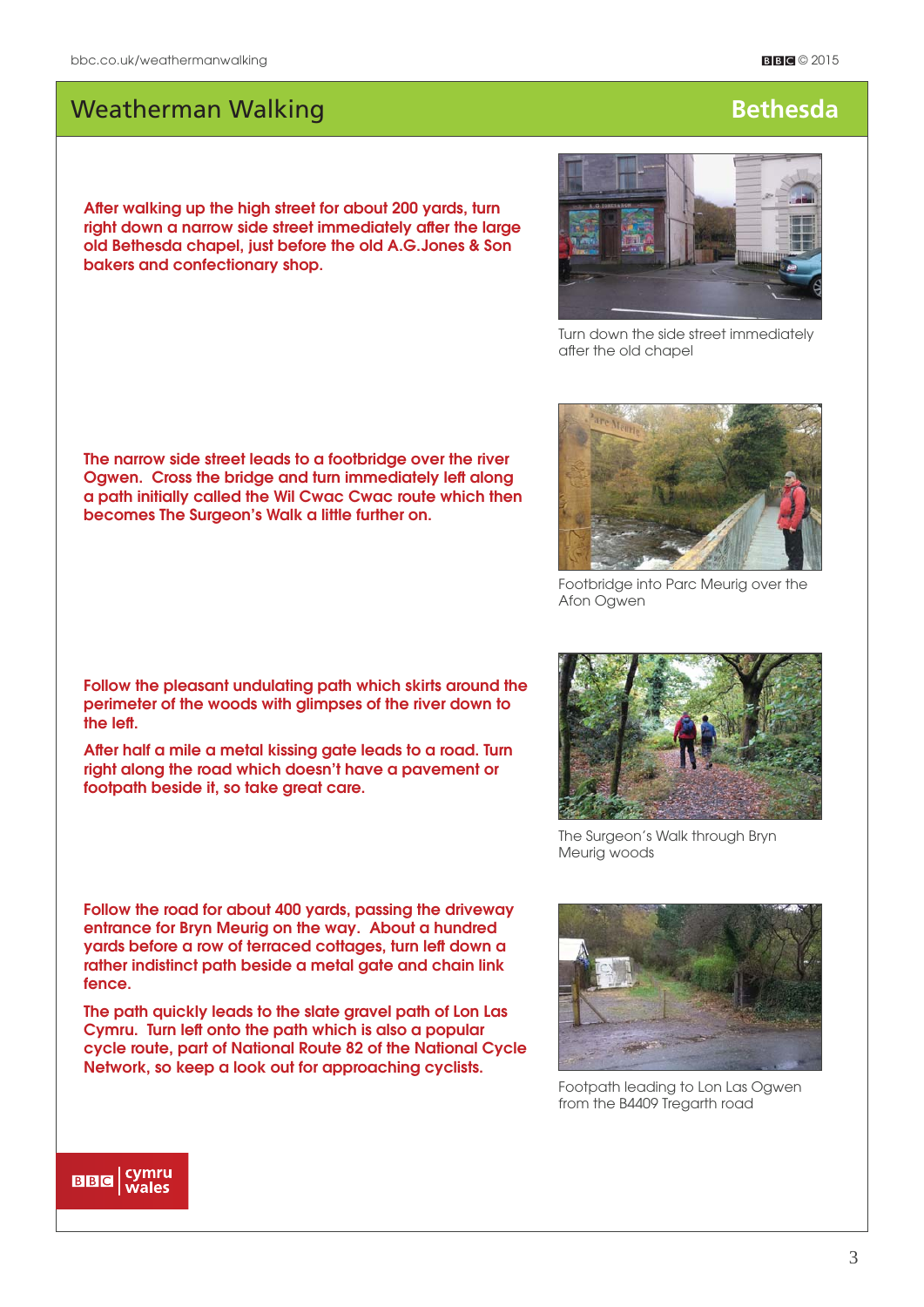# 2

3

### **Lon Las Ogwen** (SH 620 660)

Lon Las Ogwen is an 11-mile community cycle and walking route climbing through the valley of Afon Cegin from Porth Penrhyn at Bangor to Llyn Ogwen. The route was created by sustainable transport organisation Sustrans and can be completed in one day or in two stages; the first from Bangor to Bethesda and the second from Bethesda to Ogwen, as walked by Derek!



Lon Las Ogwen

#### **Continue along Lon Las Ogwen which skirts around the large old slate tips that overlook the path.**

### **Penrhyn Slate Quarry and the Great Strike:**

Slate has been quarried at Bethesda for 700 years and the establishment of the Penrhyn quarry by Richard Pennant in 1770 saw Bethesda slate shipped all around the globe. Pennant was the 1st Baron Penrhyn and his quarry, at one mile long and 1,200ft deep. was the largest opencast system in the world!

The Pennant family amassed a fortune, building the sumptuous Penrhyn Castle on the Menai Straits. The second Lord Penrhyn was a decent employer, providing a hospital and a local school, but there was a huge discrepancy between the Penrhyns' wealth and the workers' poverty. The workers increasingly began to call for trade union representation and their demands culminated in the Great Strike. Lasting from 1900 until 1903, it was one of the largest industrial disputes ever seen in Britain, with huge support from across the country and a two-and-a-half-ton Christmas pudding delivered from Ashton-under-Lyme!

With some quarrymen choosing to return to work and others refusing, the strike eventually divided the community. By 1902 about 700 men were back at work, but 2,000 migrated to other areas, including south Wales. The quarry never returned to its prestrike peak and finally closed in 1962.



The massive slate tips of Penrhyn **Quarry** 

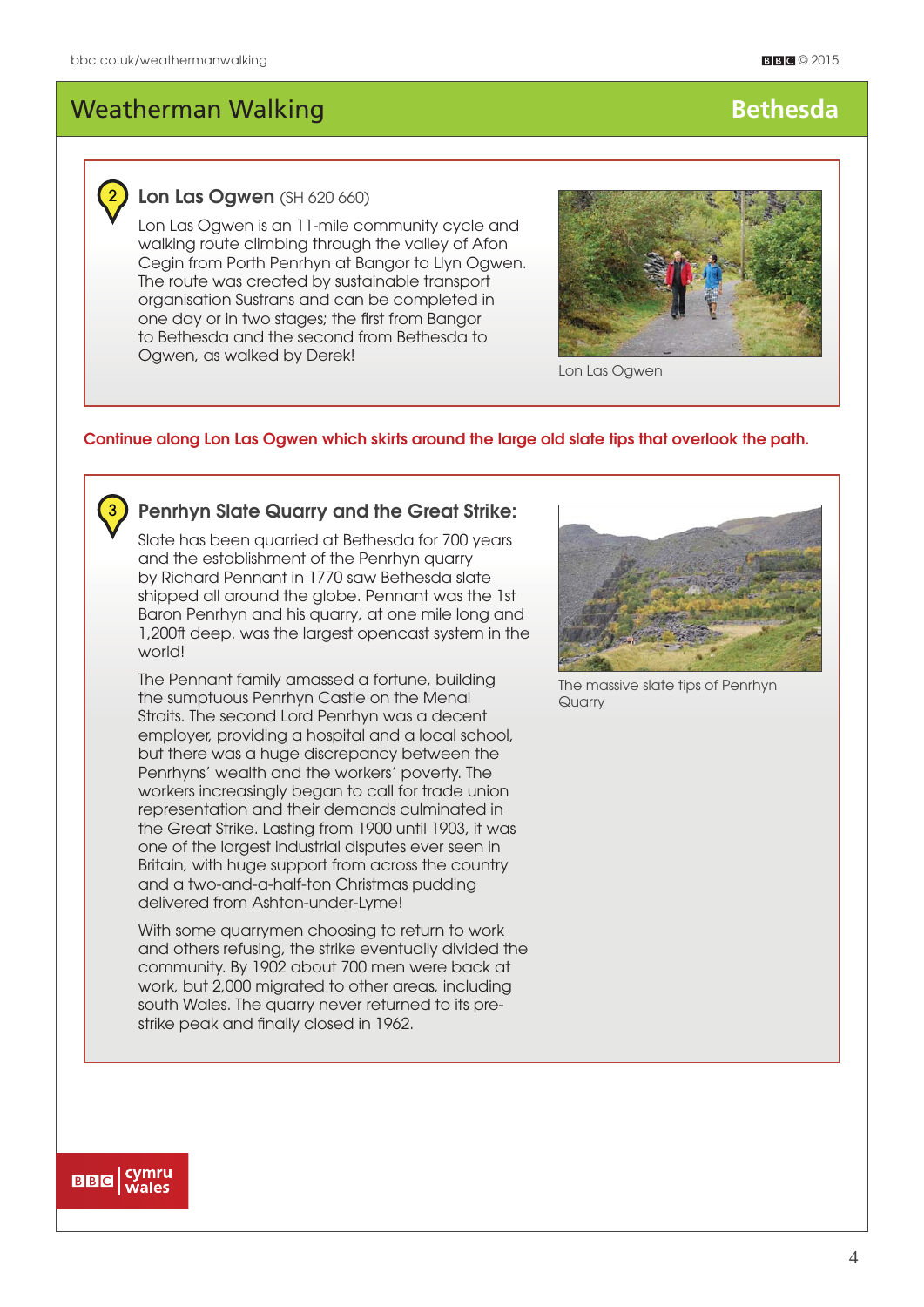**Lon Las Ogwen, which is also well-signposted as NCN Route 82, is now your route for the remainder of the walk all the way up the valley to Llyn Ogwen, unless of course you choose to take a short detour, as Derek did, for a quick adrenalin rush at Zip World.** 

To visit Zip World turn right immediately after the green **metal gate (SH 6243 6569), and walk up the hill for a few hundred yards. Otherwise continue on your walk and go straight across the road and through another green metal adie on the far side.** Turn right beyond the green metal



gate if visiting Zip World



#### **Zip World:**

Job opportunities for local workers have been revived with the arrival of Zip World, an adventure experience that opened at Penrhyn quarry in 2013. You need a good head for heights to give it a go; the main wire is the longest in the northern hemisphere and the fastest in the world, with visitors travelling at up to 100mph, 500ft above the ground! Derek was brave enough to zoom down the zip not once, but twice – are you?!



Derek prepares for lift-off!

**Beyond the green metal gate the route continues along a section where the river tumbles down a rocky gorge and where the path is cut into the rock in places – evidence of its previous life as the trackbed of the quarry railway.**



### **Penrhyn Quarry Railway:**

Lon Las Ogwen partly follows the route of the Penrhyn Quarry Railway. Originally built in 1801 as a tramroad for mule-drawn wagons transporting slate to Bangor, it was replaced in 1870 with a railway for steam locomotives. The railway was a two foot gauge railway, and there are claims that Lord Penrhyn was the first in the world to use this system. The trains ran for almost 100 years, until the quarry closed.



Derek and Homan continue along beside a gorge in the river

**The path now passes a stunning waterfall, up past a bridge on the left and through another green metal gate (SH 6262 6537). The next section is overlooked once again by impressive slate tips on the right with a gentler part of the**  river down to the left.

After a few turns in the track the last slate tip is rounded to **reveal a wonderful view straight up the valley.**



Ogwen Bank waterfall

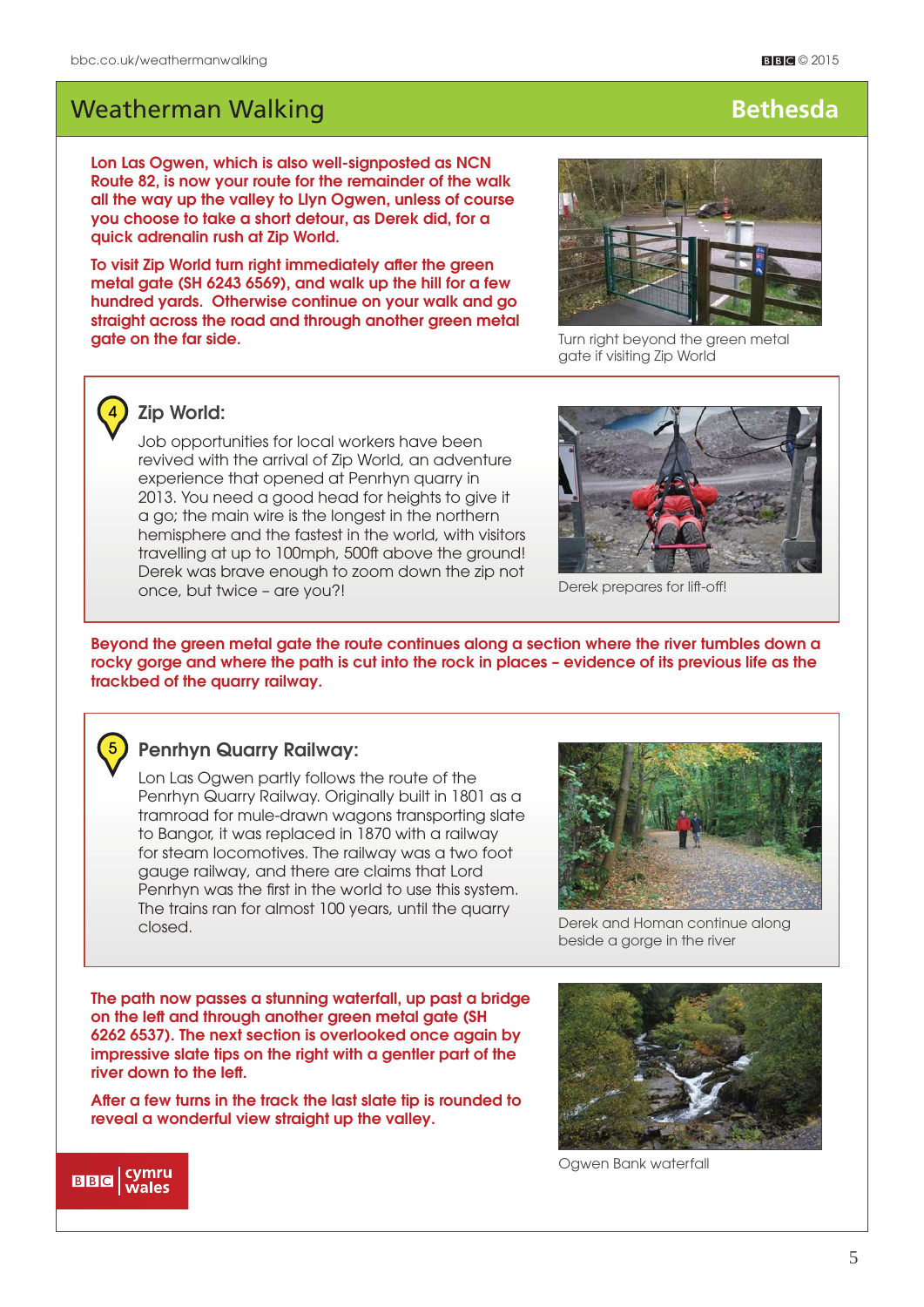

### **Nant Ffrancon Pass:**

Nant Ffrancon, or the Valley of the Beavers, is a glaciated valley between Bethesda and Cwm Idwal, formed when the whole of Snowdonia was covered in a huge ice sheet. The Afon Ogwen runs through it, whilst near Llyn Ogwen are Ogwen Falls. The path's ascent is gentle, leaving walkers with plenty of energy to admire the spectacular scenery, including the imposing triangle of Tryfan rising at the head of the pass. Don't worry – we'll save that one for another time!

The valley is little-developed agriculturally, leaving it a safe haven for a lot of fascinating wildlife including dippers, wagtails, sandpipers, goosander ducks, otters and water voles. There is a lot of history here, too, with the remains of plenty of Neolithic and Bronze Age monuments, Iron Age hill forts and medieval settlements in the surrounding area.



The view looking up Nant Ffrancon from Lon Las Cymru

**Heading straight up the valley, the path soon joins a quiet**  minor road leading past a number of farms, first of all at a **very gentle gradient then a little more steeply up to reach the Idwal Cottage Youth Hostel , Ogwen Cottage warden centre and the main A5 road, the end of your walk.** 



Derek and Homan nearing Ogwen Cottage on the final leg of their walk

### **Ogwen Cottage / Ogwen warden centre:** (SH 649 603)

Ogwen Cottage is an adventure centre which was, until summer 2014, run by Birmingham City Council for 50 years. The warden centre is a new building with toilets, a café and an information room and is one of Snowdonia National Park Authority's most popular centres.

After a well-deserved cuppa from the café then, unless **you're retracing your steps down the valley, this isn't a bad spot to wait for a taxi or a lift from a friend, with the**  magnificent 3000 foot peaks that surround this stunning **setting at the end of the lake.** 



Tryfan from Ogwen Cottage



7